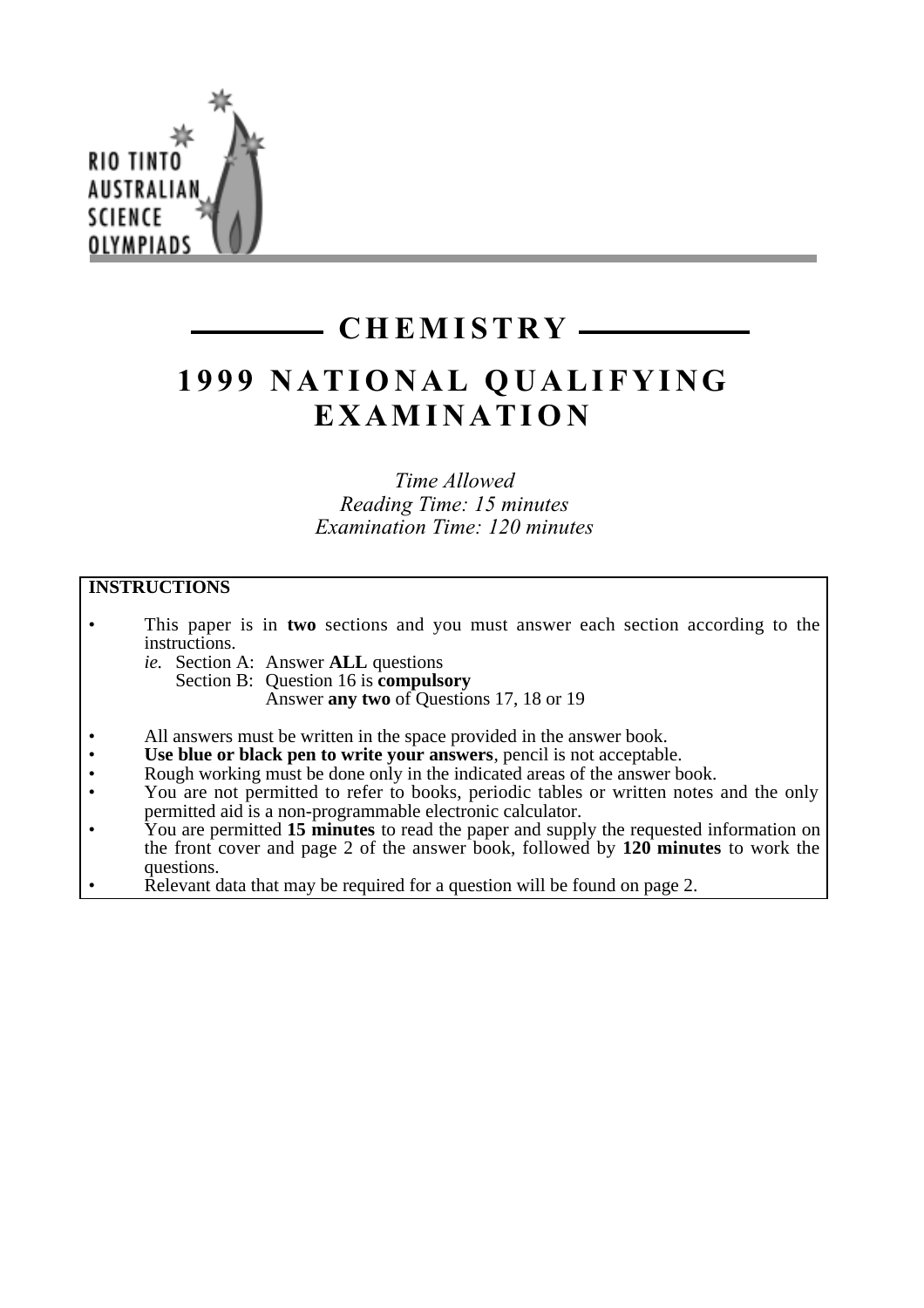| <b>DATA</b>                             |                                                                                                              |
|-----------------------------------------|--------------------------------------------------------------------------------------------------------------|
| Avogadro constant (N)                   | 6.02 x $10^{23}$ mol <sup>-1</sup>                                                                           |
| 1 faraday                               | 96,486 coulombs                                                                                              |
| 1 coulomb                               | 1 A s                                                                                                        |
| Universal gas constant $(R)$            | 8.314 J $K^{-1}$ mol <sup>-1</sup><br>8.206 x $10^{-2}$ L atm K <sup>-1</sup> mol <sup>-1</sup>              |
| Planck's constant (h)                   | 6.626 x $10^{-34}$ J s                                                                                       |
| Standard temperature and pressure (STP) | 273 K and 101.3 kPa<br>$0^{\circ}$ C and 101.3 kPa<br>$0^{\circ}$ C and 1 atm<br>$0^{\circ}$ C and 760 mm Hg |
| Molar volume of ideal gas at STP        | 22.4 L                                                                                                       |
| Velocity of light (c)                   | 2.998x $10^8$ m s <sup>-1</sup>                                                                              |
| Enthalpy of combustion of glucose       | $2876 \mathrm{kJ} \mathrm{mol}^{-1}$                                                                         |
| Density of water                        | 1000 kg m <sup>-3</sup>                                                                                      |
| Lung surface energy                     | $0.03$ J m <sup>-2</sup>                                                                                     |
| Acceleration due to gravity             | 9.8 m $s^{-2}$                                                                                               |

# **ATOMIC NUMBERS & RELATIVE ATOMIC MASSES\***

| 1  | H              | 1.008 | 23 | V              | 50.94               | 45 | Rh                     | 102.9      | 67 | Ho        | 164.9 | 9        | Ac     | (227)   |
|----|----------------|-------|----|----------------|---------------------|----|------------------------|------------|----|-----------|-------|----------|--------|---------|
| 2  | He             | 4.003 | 24 | Cr             | 52.00               | 46 | Pd                     | 106.4      | 68 | Er        | 167.3 | 90       | Th     | 232.0   |
| 3  | Li             | 6.941 | 25 | Mn             | 54.94               | 47 | Ag                     | 107.9      | 69 | Tm        | 168.9 | 91       | Pa     | (231)   |
| 4  | Be             | 9.012 | 26 | Fe             | 55.85               | 48 | C <sub>d</sub>         | 112.4      | 70 | Yb        | 173.0 | 92       | U      | 238.0   |
| 5  | B              | 10.81 | 27 | Co             | 58.93               | 49 | In                     | 114.8      | 71 | Lu        | 175.0 | 93       | Np     | (237)   |
| 6  | C              | 12.01 | 28 | Ni             | 58.69               | 50 | Sn                     | 118.7      | 72 | Hf        | 178.5 | 94       | Pu     | (244)   |
| 7  | N              | 14.01 | 29 | Cu             | 63.55               | 51 | Sb                     | 121.8      | 73 | Ta        | 180.9 | 95       | Am     | (243)   |
| 8  | O              | 16.00 | 30 | Zn             | 65.38               | 52 | Te                     | 127.6      | 74 | W         | 183.9 | 96       |        | Cm(247) |
| 9  | F              | 19.00 | 31 | Ga             | 69.72               | 53 | $\bf{I}$               | 126.9      | 75 | Re        | 186.2 | 97       | Bk     | (247)   |
| 10 | Ne.            | 20.18 | 32 | Ge             | 72.59               | 54 | Xe                     | 131.3      | 76 | <b>Os</b> | 190.2 | 98       | Cf     | (251)   |
| 11 | Na             | 22.99 | 33 | As             | 74.92               | 55 | $\mathbf{C}\mathbf{s}$ | 132.9      | 77 | Ir        | 192.2 | 99       | Es     | (252)   |
| 12 | Mg             | 24.31 | 34 | Se             | 78.96               | 56 | Ba                     | 137.3      | 78 | Pt        | 195.1 | 100      | Fm     | (257)   |
| 13 | Al             | 26.98 | 35 | Br             | 79.90               | 57 | La                     | 138.9      | 79 | Au        | 197.0 | 101      | Md     | (258)   |
| 14 | Si             | 28.09 | 36 | Kr             | 83.80               | 58 | Ce                     | 140.1      | 80 | Hg        | 200.6 | 102 No   |        | (259)   |
| 15 | P              | 30.97 | 37 | Rb             | 85.47               | 59 | Pr                     | 140.9      | 81 | Tl        | 204.4 |          | 103 Lw | (260)   |
| 16 | S              | 32.07 | 38 | Sr             | 87.62               | 60 | Nd                     | 144.2      | 82 | Pb        | 207.2 | 104 Db   |        |         |
| 17 | C <sub>1</sub> | 35.45 | 39 | Y              | 88.91               | 61 |                        | Pm $(145)$ | 83 | Bi        | 209.0 | $105$ Jt |        |         |
| 18 | Ar             | 39.95 | 40 | Zr             | 91.22               | 62 | Sm                     | 150.4      | 84 | Po        | (209) | 106 Rf   |        |         |
| 19 | K              | 39.10 | 41 | N <sub>b</sub> | 92.91               | 63 | Eu                     | 152.0      | 85 | At        | (210) | 107      | Bh     |         |
| 20 | Ca             | 40.08 | 42 | Mo             | 95.94               | 64 | Gd                     | 157.3      | 86 | Rn        | (222) | 108 Hn   |        |         |
| 21 | Sc             | 44.96 | 43 | Tc             | $(98)$ <sup>†</sup> | 65 | Tb                     | 158.9      | 87 | Fr        | (223) | 109 Mt   |        |         |
| 22 | Ti             | 47.88 | 44 | Ru             | 101.1               | 66 | Dv                     | 162.5      | 88 | Ra        | 226.0 |          |        |         |

\* The relative values given here are to four significant figures.

† A value given in parentheses denotes the mass of the longest-lived isotope.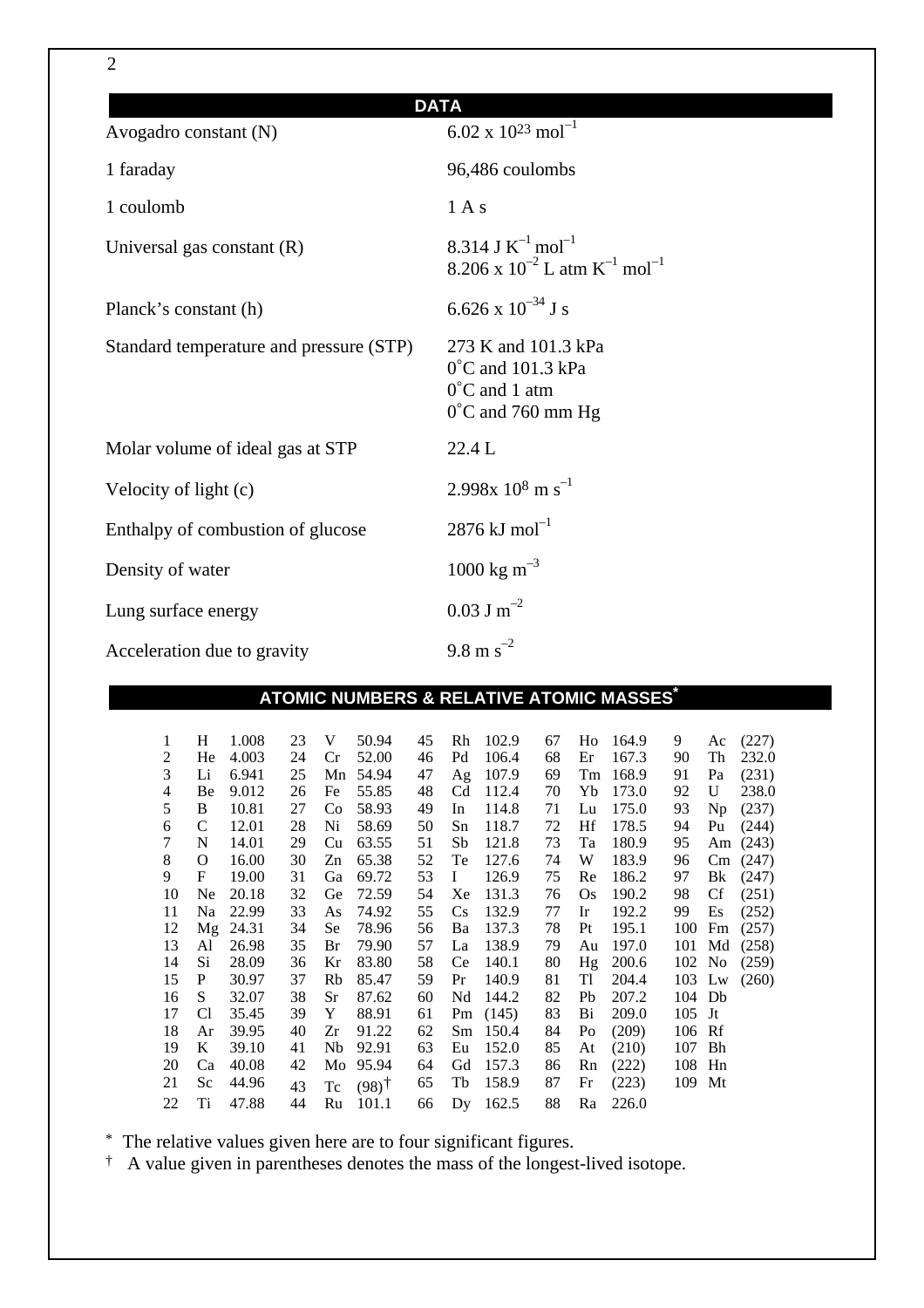**``**

# **SECTION A**

It is intended that candidates devote not more than **30 minutes to this section**. Answer **ALL** fifteen (15) questions in this section. Only one choice is allowed per question and this should be made by clearly crossing the chosen answer box in **the answer book**. If you make a mistake **correct it clearly** so that the examiners can read your answer.

- **Q1** If 18.5 moles of the liquid compound  $C_2Cl_4$  are required for a particular chemical reaction, what volume should be taken? The density of  $C_2Cl_4$  is 1.63 g/mL.
	- **A** 30.2 mL
	- **B** 14.5 mL
	- $C = 11.3$  mL
	- **D** 5.01 L
	- **E** 1.88 L
- **Q2** In the complete combustion of octane with oxygen, represented by the unbalanced chemical equation,

$$
C_8H_{18} + O_2 \longrightarrow CO_2 + H_2O
$$

one gram of octane will yield what mass of water?

- **A** 0.079 g
- **B** 1.4 g
- **C** 18 g
- **D** 162 g
- **E** 0.158
- **Q3** A 50.0 mL aliquot of a sulfuric acid solution was treated with barium chloride and the resulting  $BaSO<sub>4</sub>$  was isolated and weighed. If 0.667 g of  $BaSO<sub>4</sub>$  was obtained, what was the molarity of the  $H_2SO_4$ ?
	- **A** 0.00700 M
	- **B** 0.0286 M
	- **C** 0.0572 M
	- **D** 1.43 M
	- **E** 0.114 M
- **Q4** Which atom has the lowest second ionization energy?
	- **A** Be
	- **B** Na
	- **C** K
	- **D** Ar
	- **E** Mg
- **Q5** What formula would be expected for a binary compound formed between strontium and nitrogen?
	- $\mathbf{A}$  Sr<sub>3</sub>N<sub>2</sub>
	- $B = Sr_2N_3$
	- $C$  Sr<sub>2</sub>N
	- **D** SrN
	- $E$  SrN<sub>3</sub>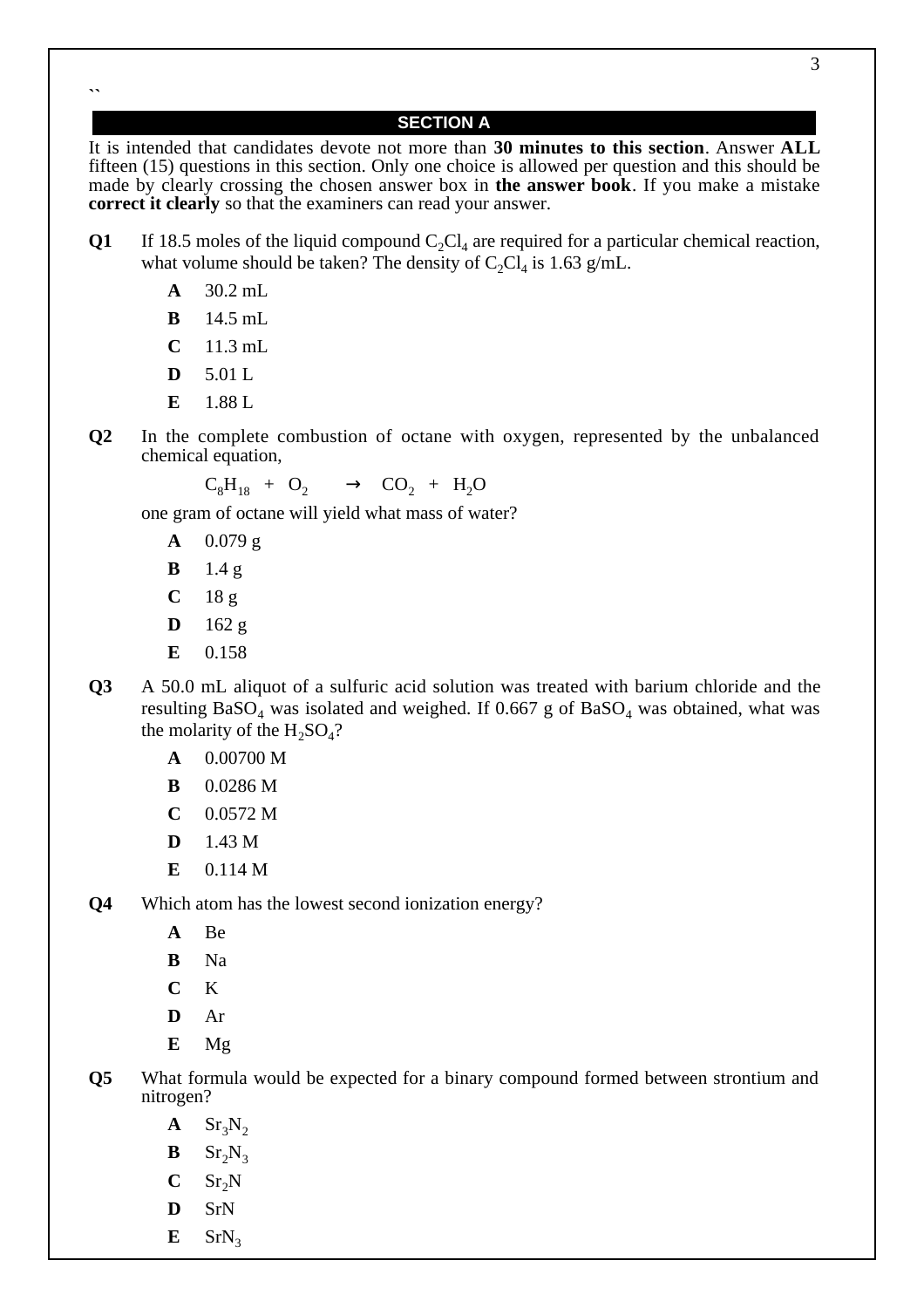**Q6** The first chemical compound of a rare gas element was prepared in 1962. Since then several such compounds have been prepared and characterised. What is the empirical formula of a compound of Xe which is 67.2% Xe and 32.8% O by mass?

 $A$  XeO<sub>2</sub>

- $\mathbf{B}$  XeO<sub>3</sub>
- $C$  XeO<sub>4</sub>
- $\mathbf{D}$  XeO<sub>5</sub>
- $E$  Xe<sub>2</sub>O<sub>5</sub>
- **Q7** Given the following standard enthalpies of formation:  $CO<sub>2</sub>(g)$ , –394 kJ/mol; H<sub>2</sub>O(l), –286 kJ/mol;  $C_4H_8(g)$ , 16.0 kJ/mol. Calculate the heat of combustion of one mole of  $C_4H_8$  if the equation describing the process is
	- $C_4H_8(g) + 6O_2 \longrightarrow 4CO_2(g) + 4H_2O(l).$
	- $A = -2736 \text{ kJ}$
	- **B** –696 kJ
	- **C** 696 kJ
	- **D** 2736 kJ
	- $E = -2704$  kJ
- **Q8** A 20.0 L vessel initially contains 0.50 mole each of H<sub>2</sub> and I<sub>2</sub> gases. These substances react and finally reach an equilibrium condition. Calculate the equilibrium condition of HI if  $K_{eq} = 49$ .
	- **A** 0.78 M
	- **B** 0.039 M
	- $C = 0.033 M$
	- **D** 0.021 M
	- **E** 0.175 M
- **Q9** The half-life of radioactive <sup>55</sup>Cr is 1.8 hours. The delivery of a sample of this isotope from the reactor to your laboratory requires about 10.8 hours. What is the minimum amount of such material that should be shipped in order that you receive 1.0 milligram of  ${}^{55}Cr$ ?
	- **A** 128 mg
	- **B** 64 mg
	- **C** 32 mg
	- **D** 11 mg
	- **E** 7 mg
- **Q10** A mixed precipitate of NaCl and KCl weighing 0.2076 g was dissolved and titrated with silver nitrate. The titration required 28.50 mL of 0.1055 M  $AgNO<sub>3</sub>$ . What was the weight percent of NaCl in the mixed precipitate?
	- **A** 78.40%
	- **B** 71.00%
	- **C** 43.90%
	- **D** 29.00%
	- **E** 11.20%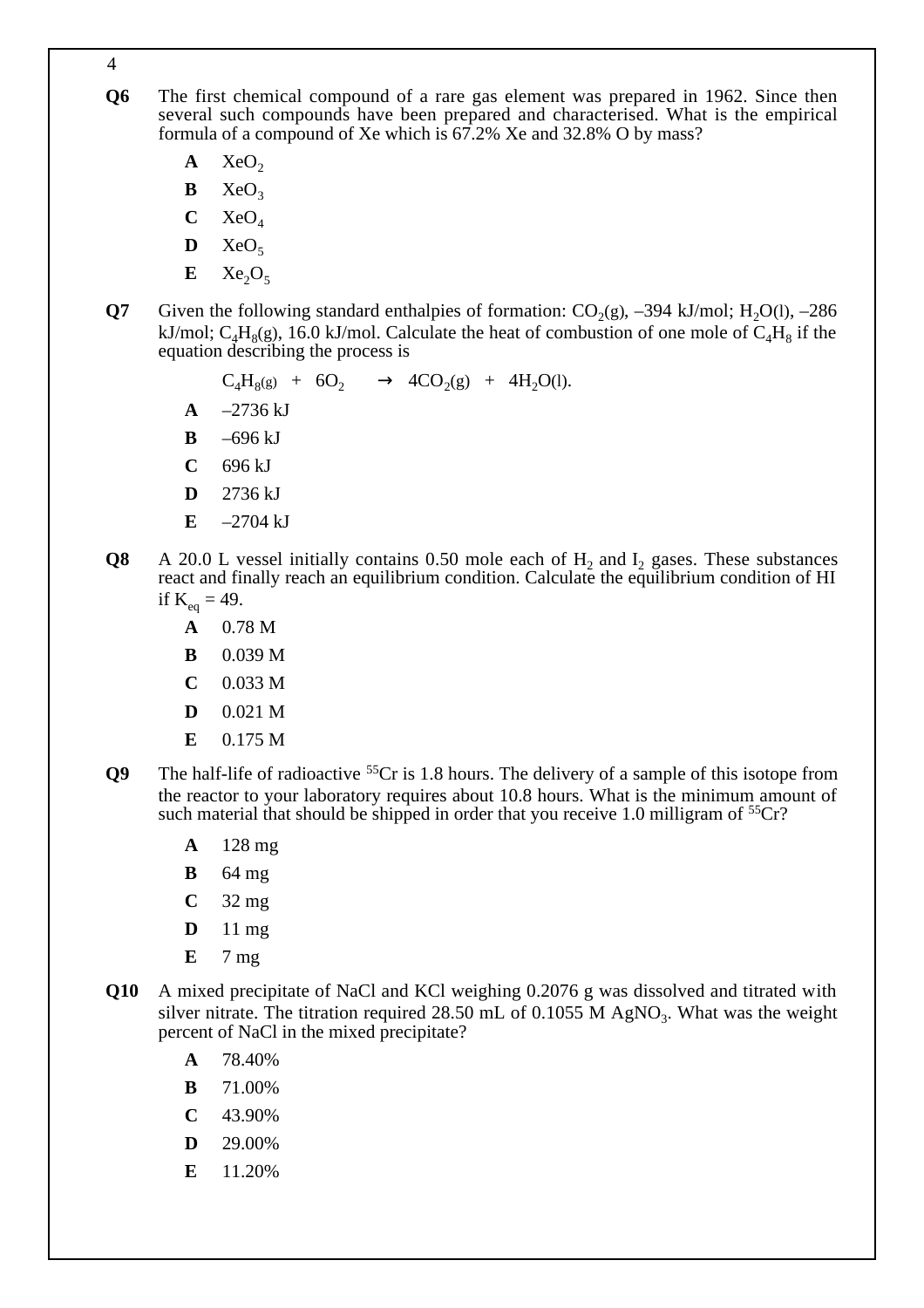- **Q11** Al(OH)<sub>3</sub> is an insoluble solid whose  $K_{sp} = 1.9 \times 10^{-33}$ . What is the maximum concentration of OH<sup>-</sup> which can exist in 0.10 M AlCl<sub>3</sub> solution without causing Al(OH)<sub>3</sub> to precipitate?
	- $A = 2.7 \times 10^{-11}$
	- **B** 1.4 x  $10^{-10}$
	- $C = 8.7 \times 10^{-8}$
	- **D**  $3.1 \times 10^{-7}$
	- **E**  $1.2 \times 10^{-11}$

**Q12** What is the pH of a 1.0 x 10<sup>-9</sup> molar HCl solution?

- **A** 5
- **B** 6
- **C** 7
- **D** 8.7
- **E** 9
- **Q13** Forty millilitres (40.00 mL) of 0.0900 M NaOH is diluted to 100.00 mL with distilled water and 30.00 mL of 0.1000 M HCl are added. The pH of the resulting solution is
	- **A** 9.57
	- **B** 11.66
	- **C** 12.18
	- **D** 12.38
	- **E** 2.34

**Q14** Given the standard electrode (reduction) potentials:

 $Ni^{2+}(aq) + 2e^- \longrightarrow Ni(s)$   $E^{\circ} = -0.23 \text{ V}$  $Cr^{3+}(aq) + 3e^- \longrightarrow Cr(s)$   $E^{\circ} = -0.74 \text{ V}$ 

Which pair of substances will react spontaneously?

- **A** Ni<sup>2+</sup> with  $Cr^{3+}$
- **B** Ni with  $Cr^{3+}$
- $C$  Ni<sup>2+</sup> with Ni
- **D** Ni with Cr
- $E$  Ni<sup>2+</sup> with Cr
- **Q15** Which compound violates the simple octet rule for electron distribution around the central atom?
	- $\mathbf{A}$  CO<sub>2</sub>
	- $\mathbf{B}$  NF<sub>3</sub>
	- $C$  OF<sub>2</sub>
	- $\mathbf{D}$  PF<sub>5</sub>
	- $E$  AsF<sub>3</sub>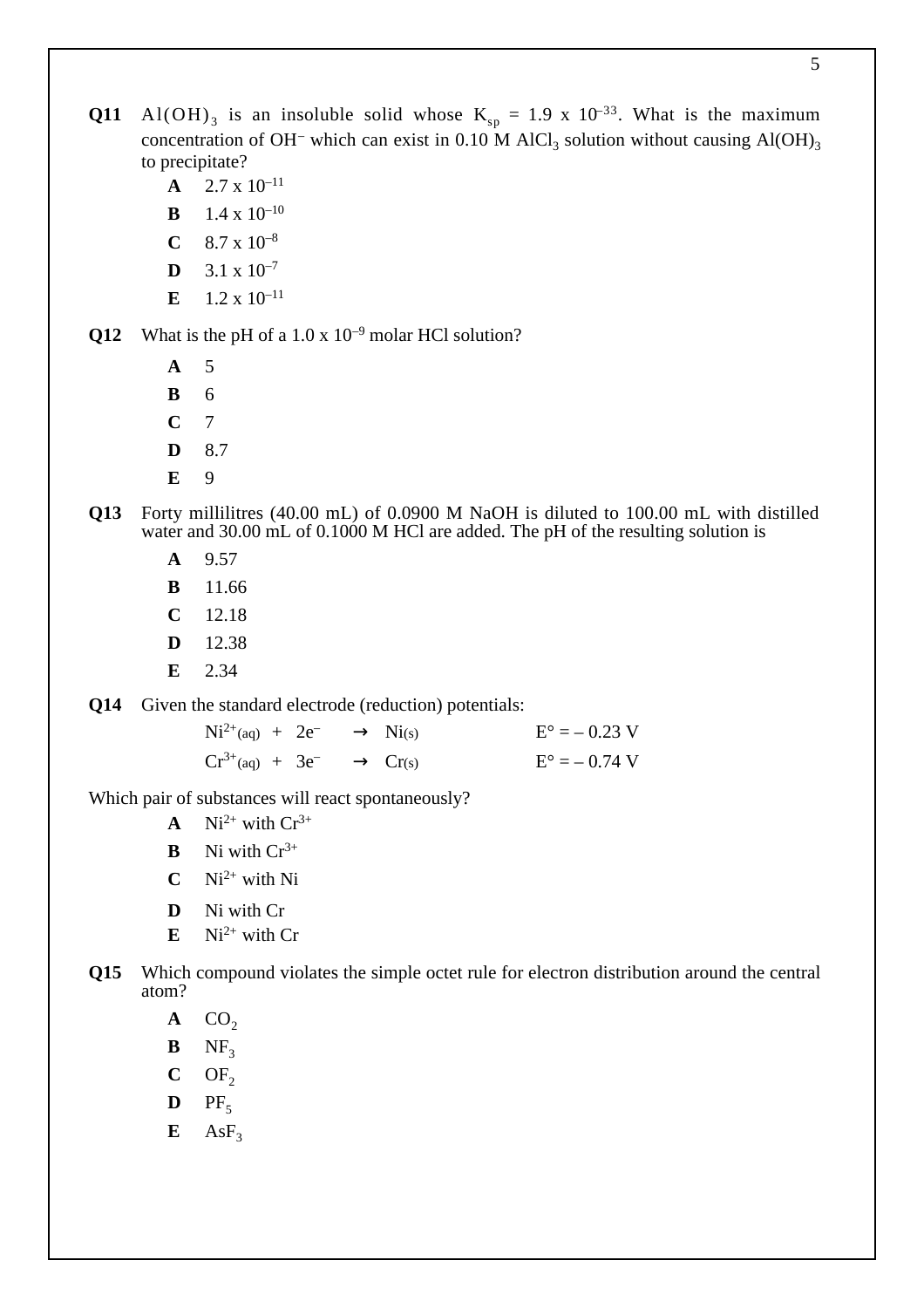#### **SECTION B**

Candidates are advised that the correct use of significant figures will be taken into consideration when marking answers to these problems. Candidates are also advised that steps to the solution of problems must be clearly explained. Marks will be deducted for untidy and poorly explained answers.

Question 16 is compulsory. You have a choice of answering any two questions of the remaining three questions.

#### **Compulsory question**

**Candidates should note that for calculations they are required to give answers both as expressions and as computed results. Failure to provide either of these will result in marks being deducted.**

**Q16** *This question is about the analysis of a piece of stainless steel that contains Fe, Cr and Mn. We are particularly interested in how much chromium is present in the steel.*

*The analysis was performed using a redox back-titration. The stainless steel was dissolved in an acid mixture that oxidises the metals in the steel - Fe becomes Fe3+, Cr becomes Cr3+ and Mn becomes Mn2+.*

*The Cr3+ and Mn2+ were further oxidised by the addition of the powerful oxidant ammonium persulfate,*  $(NH_4)_2S_2O_8$  *and some AgNO<sub>3</sub>. Silver ions catalyse the oxidation of both*  $Cr^{3+}$  *and*  $Mn^{2+}$  *by*  $S_2O_8^{2-}$  *to*  $CrO_4^{2-}$  *and*  $MnO_4^-$  *respectively. Persulfate ion was reduced to sulfate ion in this process.*

*A known amount of standard iron(II) ammonium sulphate*  $FeSO_4(NH_4)_2SO_4.6H_2O$ *, (FAS)* solution was added to reduce all of the CrO<sub>4</sub><sup>2–</sup> to Cr<sup>3+</sup>. There was more than enough Fe<sup>2+</sup> *in the aliquot of FAS solution to do this. The excess FAS was then titrated with a solution*  $of$  potassium permanganate. Any  $MnO_4^-$  that was formed from the Mn in the steel would *have interfered with this titration, so it needed to be selectively removed by reduction with HCl before the addition of FAS.*

*Because the permanganate solutions are not very stable, the concentration of our titrant needed to be determined in a separate titration of a known amount of the standard FAS solution.*

### *Preparation of Ferrous Ammonium Sulfate (FAS) solution*

9.9823 g of FAS was dissolved in 1 M H<sub>2</sub>SO<sub>4</sub> in a 250 mL volumetric flask.

(a) Calculate the concentration of the FAS solution.

# *Standardisation of the Potassium Permanganate solution*

*Three 25.0 mL aliquots of the FAS solution were pipetted into conical flasks, followed by 1 mL of concentrated phosphoric acid. The role of the phosphoric acid was to form a colourless complex with the Fe3+ formed during the titration. If it was not added, the coloured Fe(III) could interfere with the faint purple endpoint.*

*These three solutions were titrated with a freshly prepared solution of potassium permanganate (KMnO<sub>4</sub>) to faint purple endpoints.* 

The average titre of these three titrations was  $24.64$  mL of  $KMnO<sub>4</sub>$  solution.

*Under the acidic conditions of this titration, permanganate ions oxidise*  $Fe^{2+}$  *to*  $Fe^{3+}$ *, and is consequently reduced to Mn2+.*

- (b) Using half equations develop a balanced ionic equation for this redox reaction.
- (c) Calculate the concentration of the  $KMnO<sub>4</sub>$  solution.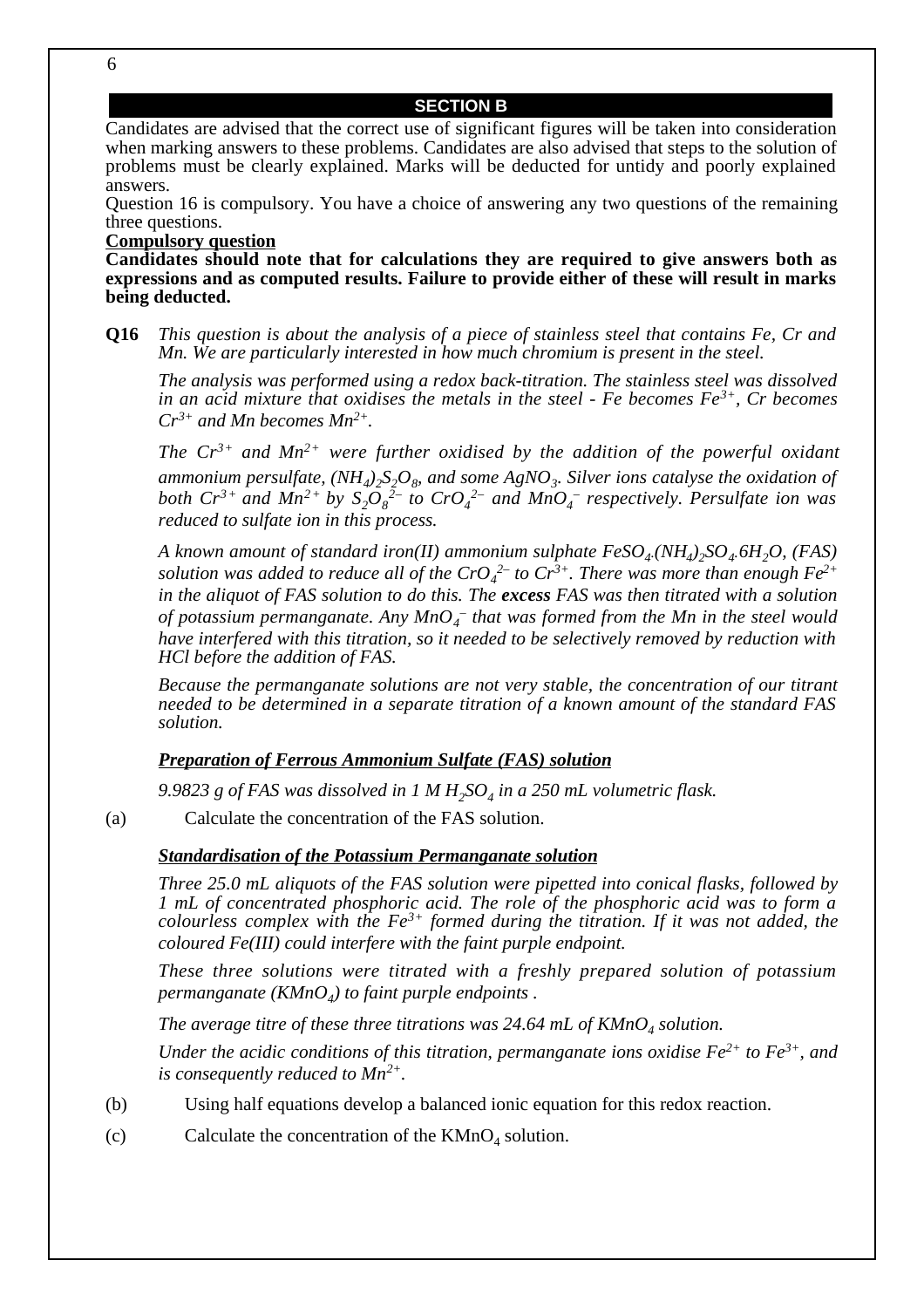# *Preparation of the Steel Sample*

*A 0.2800 g piece of steel was dissolved in mixture of phosphoric and sulfuric acids by gentle warming on a hotplate to produce a clear blue-green solution.*

*The solution was cooled to room temperature, then 5 mL 1% AgNO<sub>3</sub> was added, followed by 20 mL of 20% (NH<sub>4</sub>)*,  $S_2O_8$ . After a few minutes the solution became purple.

*The*  $Cr^{3+}$  *and Mn<sup>2+</sup> are oxidised by the powerful oxidant ammonium persulfate,*  $(NH_4)_2S_2O_8$ . The Ag<sup>+</sup> catalyses this oxidation of  $Cr^{3+}$  and  $Mn^{2+}$  to  $CrO_4^{2-}$  and  $MnO_4^{-}$ *respectively. Persulfate ion is reduced to sulfate ion in the process. The dissolved steel solution is purple at this stage.*

(d) Write balanced ionic equations for the oxidations by persulphate ion of the following.

(i)  $Cr^{3+}$ 

 $(iii)$  Mn<sup>2+</sup>

*The dissolved steel solution was boiled to destroy excess persulphate ion (it decomposes to oxygen gas and sulfate ion).*

*A small amount of concentrated HCl was added to the hot solution to discharge the purple colour of permanganate.*

*HCl selectively reduces the MnO<sub>4</sub><sup>* $-$ *</sup> to Mn<sup>2+</sup>, and consequently is oxidised to chlorine gas.* 

(e) Write a balanced ionic equation for this redox reaction.

*After a few minutes the solution became bright yellow and there was a small amount of white precipitate in the bottom of the flask.*

(f) What is the white precipitate? Explain where it came from.

*The dissolved steel solution is cooled to room temperature and quantitatively transferred into a 250 mL volumetric flask which is made up to the mark with distilled water.*

# *Redox titration of the dissolved steel solution*

*Three 50.0 mL aliquots of the dissolved steel solution were pipetted into separate 250 mL conical flasks. A 25.0 mL aliquot of the standard FAS solution was pipetted into each flask.*

*The FAS quantitatively converts the yellow chromate*  $(CrO_4^2)$  *to*  $Cr^{3+}$ *.* 

(g) Write a balanced ionic equation for this redox reaction.

*Finally (phew!), the flasks were titrated with standardised potassium permanganate solution to very faint purple endpoints.*

The average titre of these three titrations was 19.89 mL of  $K M nO<sub>4</sub>$  solution.

(h) Calculate the mass percent of Cr in the steel sample.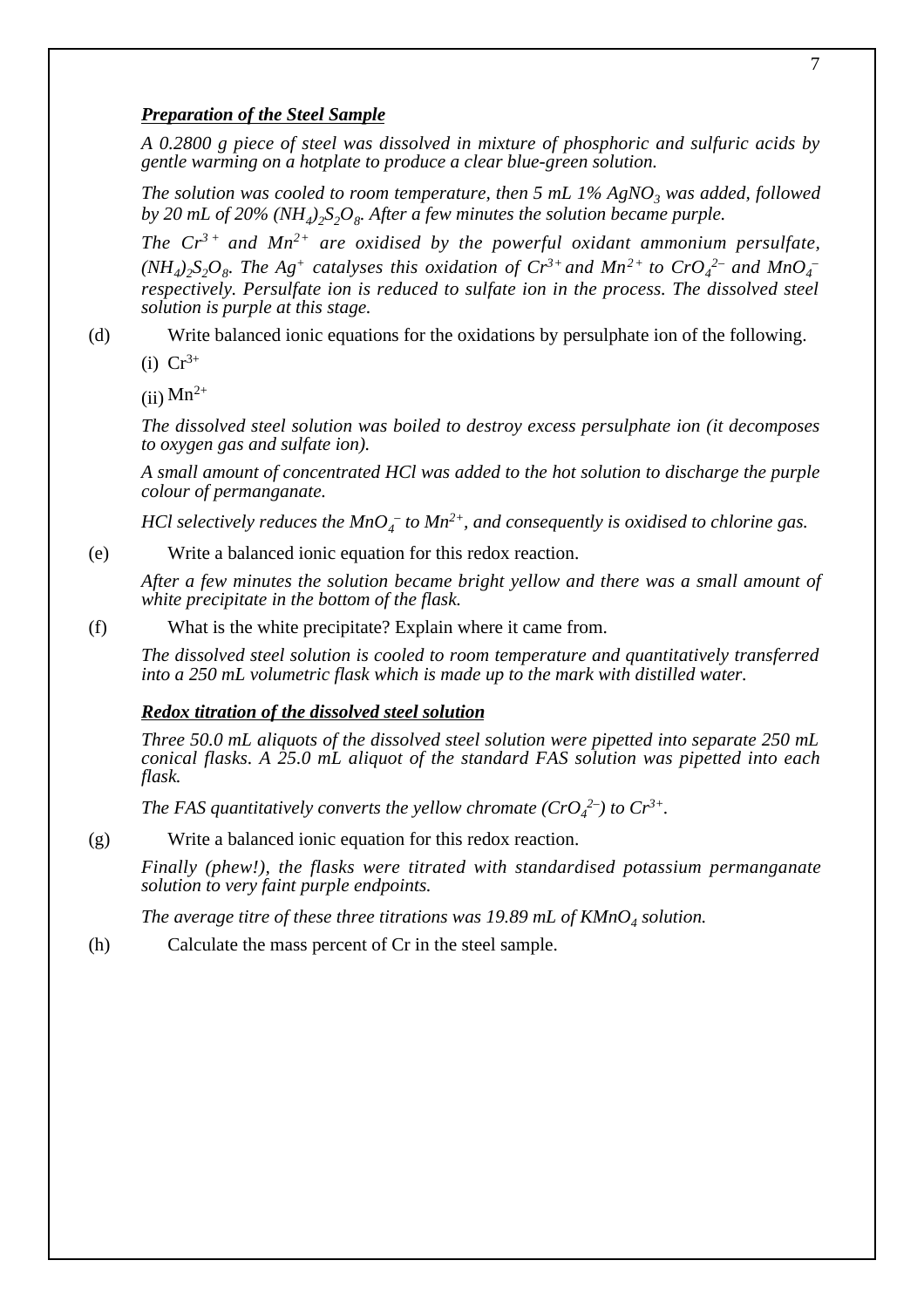**Q17** *Electropositive elements such as Li, Na, Mg, etc, readily react with the halogens to form metal halides as shown in the following equation.*

 $Mg + I_2 \longrightarrow MgI_2$ 

(a) What is the expected product(s) in each of the following reactions? Write a balanced equation for each of the reactions.

- (i) Magnesium and chlorine.
- (ii) Calcium and bromine.
- (iii) Zinc and iodine.
- (iv) Lithium and iodine.

*These elements react in a similar fashion with many simple organic halides, RX (where R is an organic group and X a halide eg. CH3I, iodomethane) to form, in the case of Mg, RMgX:*

 $Mg + RX \longrightarrow RMgX$  (eg.  $Mg + CH_3I \longrightarrow CH_3MgI$ ).

*Compounds of the type RMgX are examples of organometallic compounds, they typically contain a covalent metal-carbon (M—C) bond.*

- (b) Write a balanced equation for each of the following reactions.
	- (i) Magnesium and bromoethane  $(CH<sub>3</sub>CH<sub>2</sub>Br)$ .
	- (ii) Zinc and iodomethane.
	- (iii) Magnesium and bromobenzene  $(C<sub>6</sub>H<sub>5</sub>Br)$ .

*Organometallic compounds of the type RMgX (commonly referred to as Grignard reagents) are often used as 'transfer agents', they readily transfer the organic group R to a less electropositive element eg.*

$$
3 CH3MgBr + PCl3 \longrightarrow P(CH3)3 + 3 MgBrCl.
$$

- (c) Write a balanced equation for each of the following reactions assuming complete substitution of the halide groups in each of the metal halides.
	- (i) Methylmagnesium bromide  $(CH_3MgBr)$  and beryllium(II) chloride (BeCl<sub>2</sub>). [Note: Beryllium, Be, is an alkaline earth metal like magnesium.]
	- (ii) Methylmagnesium bromide and boron(III) chloride  $(BCl<sub>3</sub>)$ .
	- (iii) The Grignard reagent formed in  $(b)(i)$  and tin(IV) chloride (SnCl<sub>4</sub>).
- (d) The metal halide beryllium(II) chloride is known to have a linear geometry in the gaseous state. Molecules of boron(III) chloride, phosphorus(III) chloride and tin(IV) chloride, on the other hand, have trigonal planar, trigonal pyramidal and tetrahedral geometries, respectively.
	- (i) Sketch the shapes of these four metal halides.
	- (ii) Why do the metal halides boron(III) chloride and phosphorus(III) chloride have different molecular geometries?
	- (iii) Predict the shapes of the following.
		- 1. The organometallic product in  $(c)(i)$ .
		- 2. The organometallic product in  $(c)(ii)$ .
		- 3. The organometallic product in (c)(iii).
		- 4.  $P(CH_3)_3$ .
- (e) In the solid state beryllium(II) chloride is known to have a polymeric structure. The organometallic product in  $(c)(i)$  has a similar structure in the solid state in which the metal is surrounded by four methyl groups. Can you sketch the structure of this organometallic compound?

8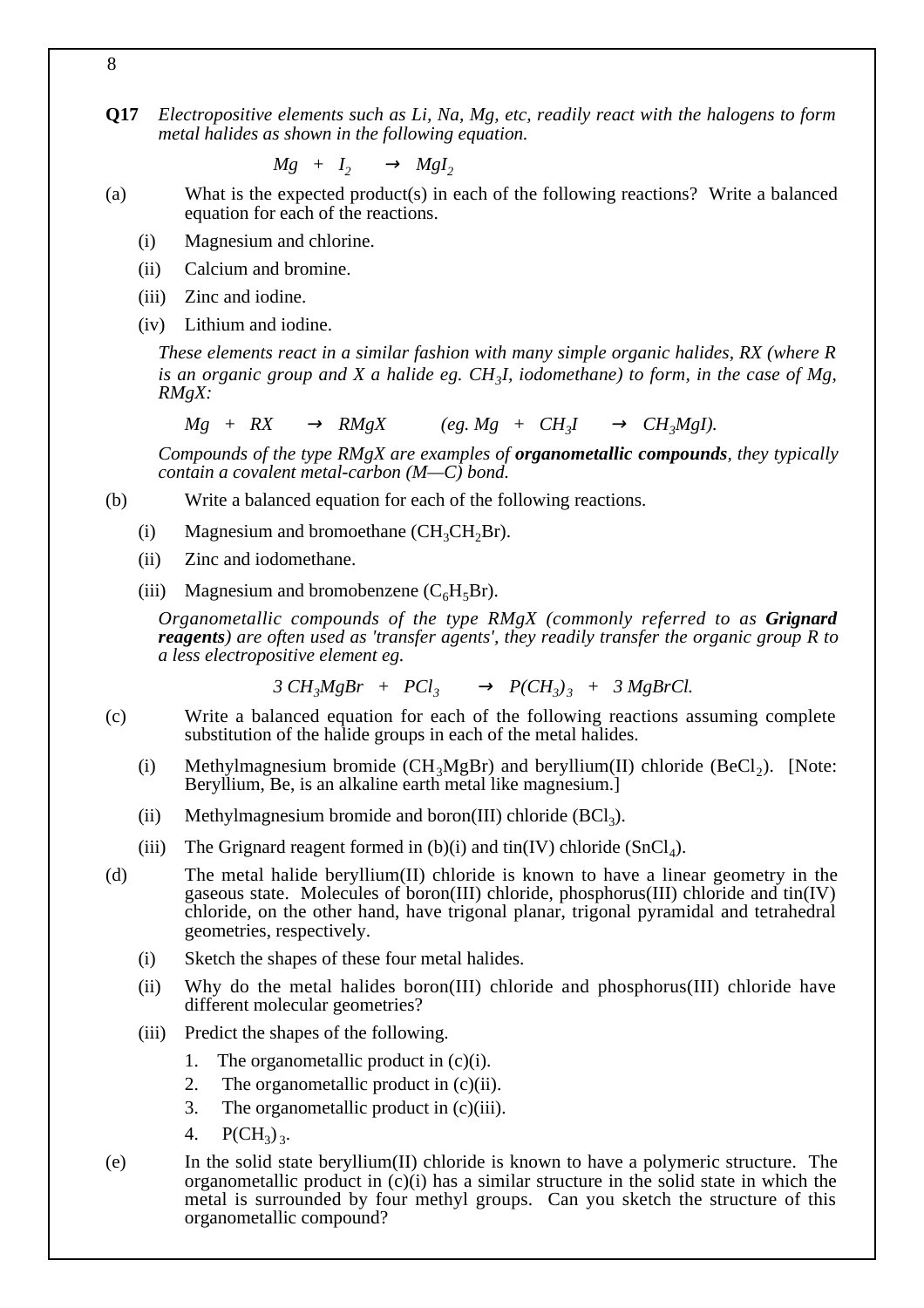**Q18** *The molecule of benzene*  $(C_6H_6)$  is considered to be the parent of a family of molecules *referred to as aromatic hydrocarbons. These are distinguished from simple alkenes (olefins) since unlike ethene which undergoes addition reactions the aromatic molecules, such as benzene, react via a process of "electrophilic substitution". This is shown below in a general equation*



*in which the substituting electrophile E+ replaces one of the hydrogens on the benzene ring to bond the E group to a carbon atom. In general (see later) it is only hydrogens that are replaced.*

*The introduction of a nitro group (NO<sub>2</sub>) into benzene is a process known to proceed via electrophilic substitution.*

(a) Draw the formula of nitrobenzene.

(b) Give the electrophile for this reaction.

*If a group (G), other than hydrogen, is already attached to the benzene ring there are three possible outcomes of electrophilic substitution.*



*These three isomers are referred to as ortho (o), meta (m) and para (p). In practice it is unusual to see all three isomers formed in the same reaction, and organic chemists have divided the groups (G) into 2 classes, those which give rise to a mixture of o- and pisomers and those which give rise to m-isomers.*

|       | o/p directing groups    | m directing groups |
|-------|-------------------------|--------------------|
| $G =$ | $-OH$                   | H                  |
|       | OCH <sub>3</sub>        |                    |
|       | $-NH2$                  | OН                 |
|       | CH <sub>3</sub>         | CH <sub>3</sub>    |
|       | $-$ NHCOCH <sub>3</sub> | NH <sub>2</sub>    |
|       | $-$ SCH <sub>3</sub>    | CΞN                |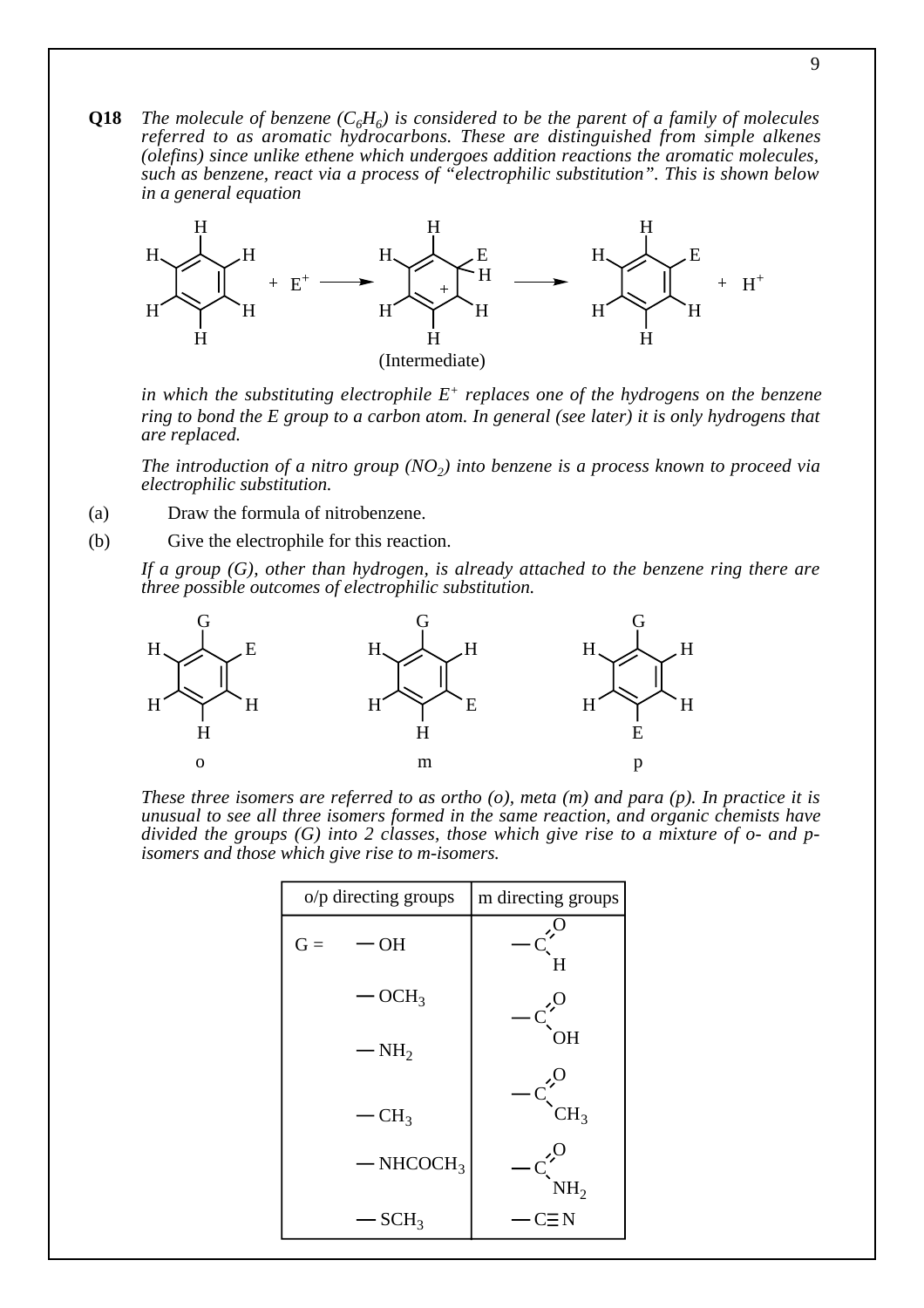(c) Predict the products which would arise from the electrophilic bromination  $(E = Br)$  of



Assume in each case that only one bromine is introduced.

*If more than one G group is present predicting an answer can be complicated. However for the molecule shown below it is relatively easy as only two compounds are possible.*



(d) What are the structures of the two possible compounds derived by adding one Br by electrophilic substitution.

*Generally these groups (G) which are o/p directing are said to activate rings towards electrophilic substitution and those which are meta directing ones said to deactivate rings relative to benzene.*

(e) Arrange the three molecules below in order of decreasing (highest to lowest) reactivity towards electrophilic substitution.



(f) Predict the product which would be formed by the introduction of one nitro group  $(NO<sub>2</sub>)$ , by electrophilic substitution, into the molecule below.



*In a rather unusual discovery it was found that the trimethylsilyl group (CH<sub>3</sub>)<sub>3</sub>Si— is more readily replaced than hydrogen in electrophilic substitution.*

(g) This being the case can you complete the following equation by drawing the structure of the intermediate for the electrophilic bromination.



10